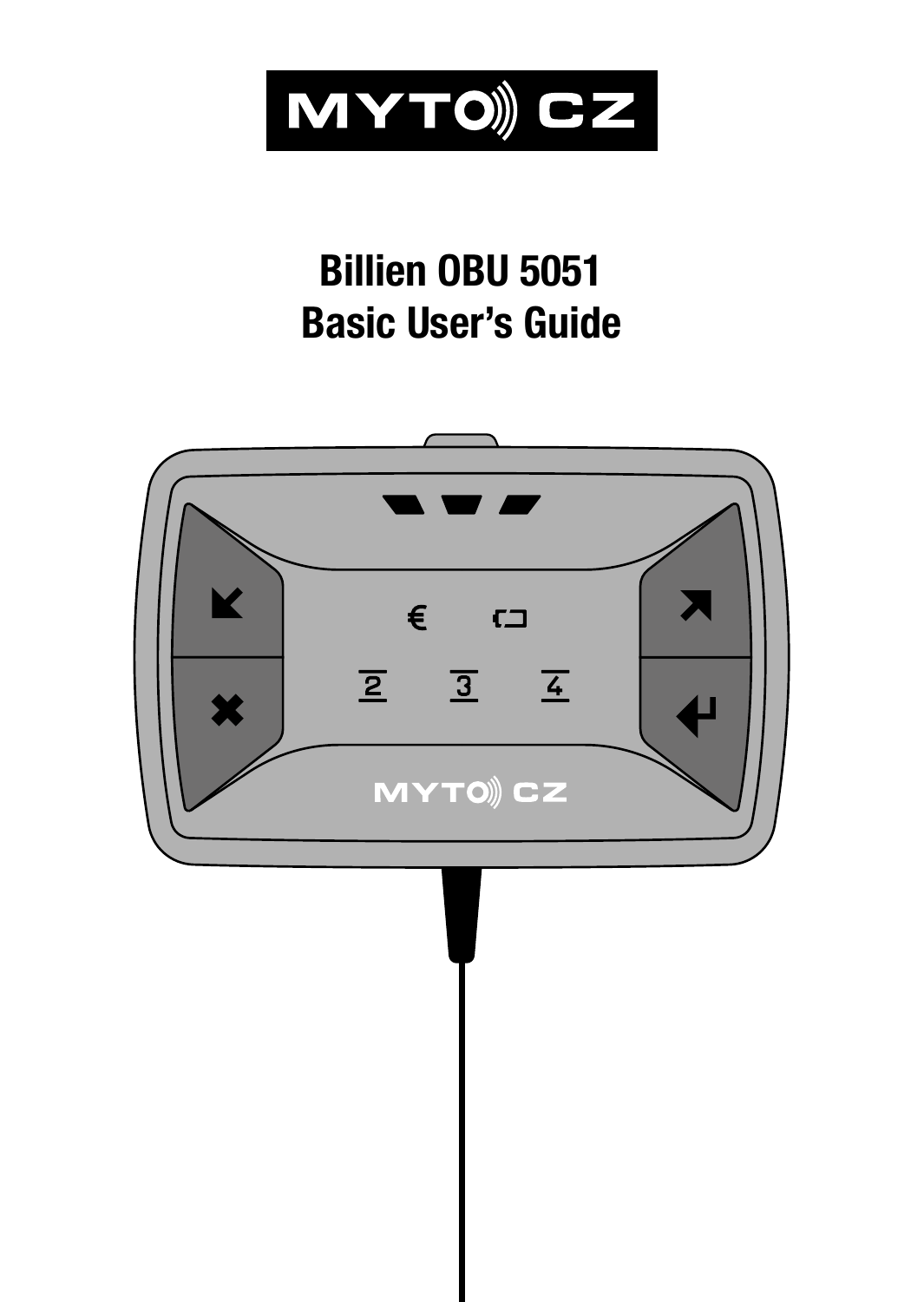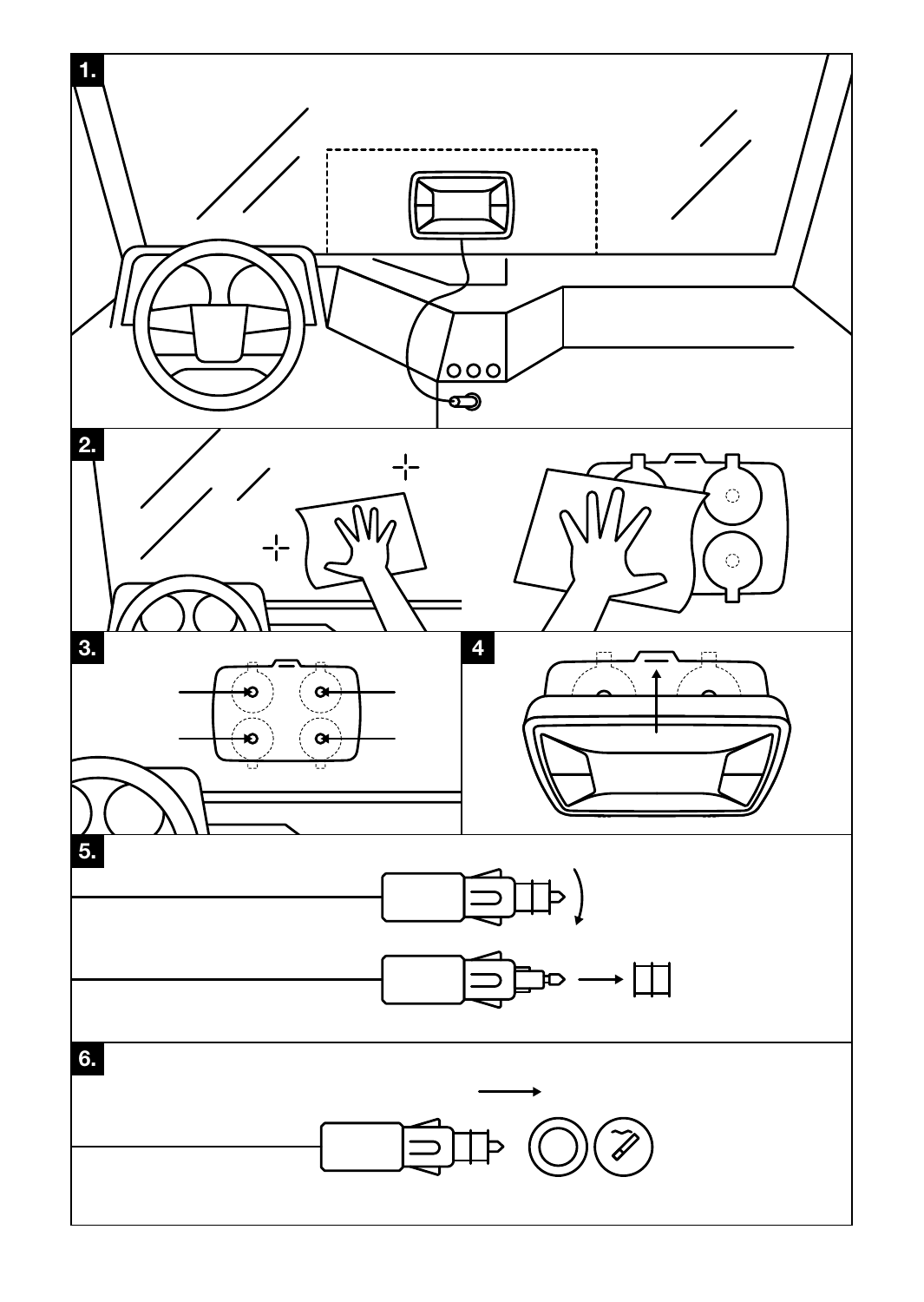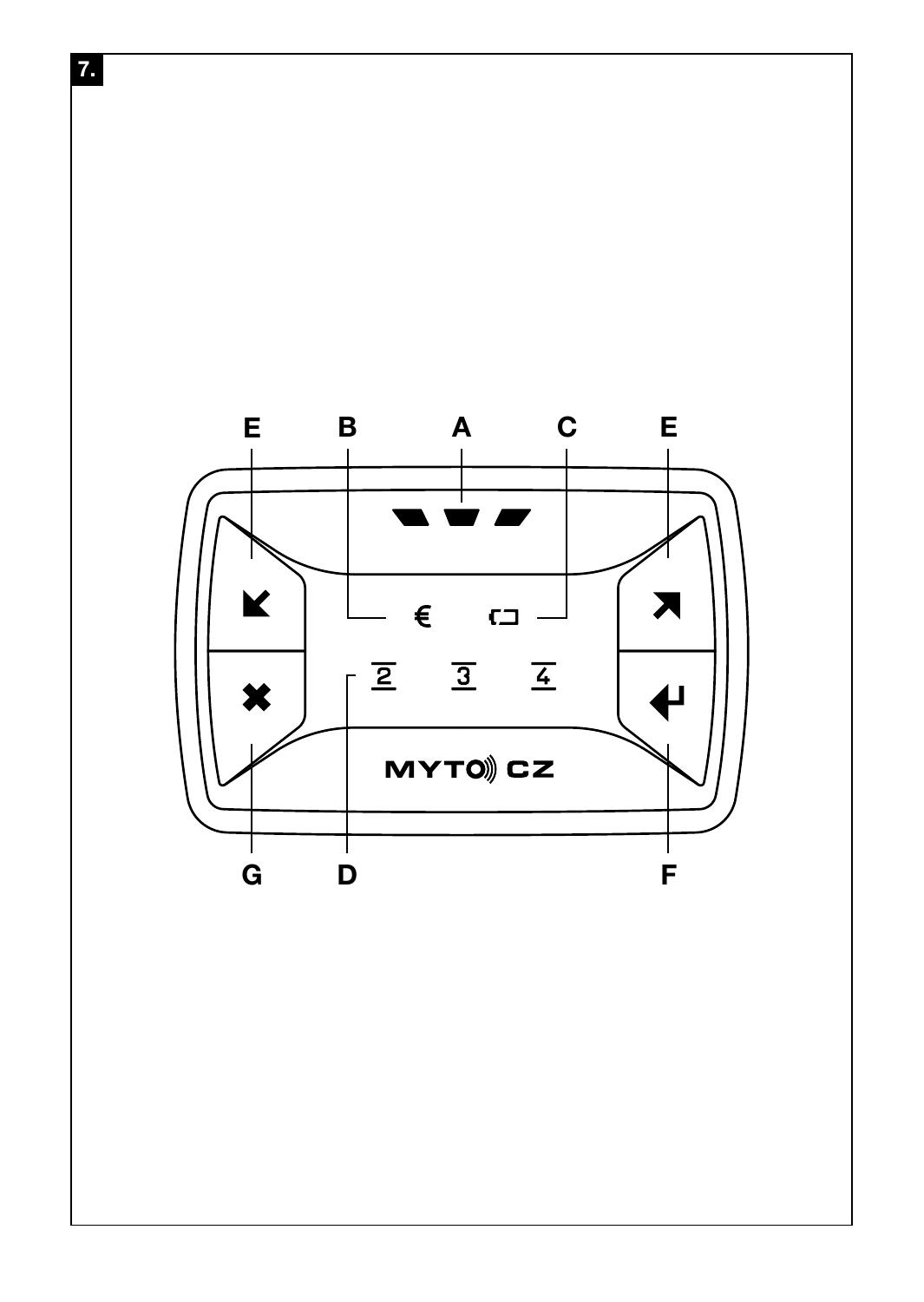# Billien OBU 5051<br>Basic User's Guide



#### Introduction

This Basic User's Guide will help you to install and operate the Billien OBU 5051 on-board unit, which is an "electronic device" in accordance with Section 22(2) of Act No. 13/1997 Coll. on Roads, as amended, and hereinafter referred to as OBU. For detailed instructions, please visit www.mytocz.eu.

For more information on the obligations of vehicle operators and drivers with regards to toll collection, the Electronic Toll System (SEM) in the Czech Republic and use of the OBU please visit:

- The SEM website at: www.mytocz.eu
- On the SEM customer service line: +420 243 243 243

#### General information and notices

- The OBU is intended only for operation in the SEM and its use is mandatory in vehicles obliged to pay tolls on toll roads in the Czech Republic.
- The OBU is the property of the Czech Republic and is only leased to a vehicle operator. The vehicle operator is obliged to ensure that it is not destroyed, damaged or lost. In the event of destruction, damage or loss of the OBU, you incur the obligation to compensate for the damage.
- The OBU is non-transferable. In your vehicle only use the OBU that has been issued for it.
- The issued OBU is intended for temporary installation. If you need a permanent installation kit (for example, if your vehicle is not equipped with a cigarette lighter socket in the driver's cab), contact the SEM customer service line or visit the SEM website for further information.
- If your vehicle has fully metallised glass, contact the SEM customer service line or visit the SEM website for detailed instructions.
- Use the OBU only as described in this user's guide. Do not cover the OBU or try to influence its function. Under no circumstances should you try to open the OBU.

#### Package contents

First, make sure you that your issued package contains:

- OBU with the power cord connected.
- OBU holder with four suction cups for installation on the vehicle windshield.
- Disposable wet wipe to clean the windscreen spot and the suction cup on the OBU holder.
- This basic user's guide.

If the package is not complete, visit the nearest SEM POS; a list of SEM POSs is located on the SEM website.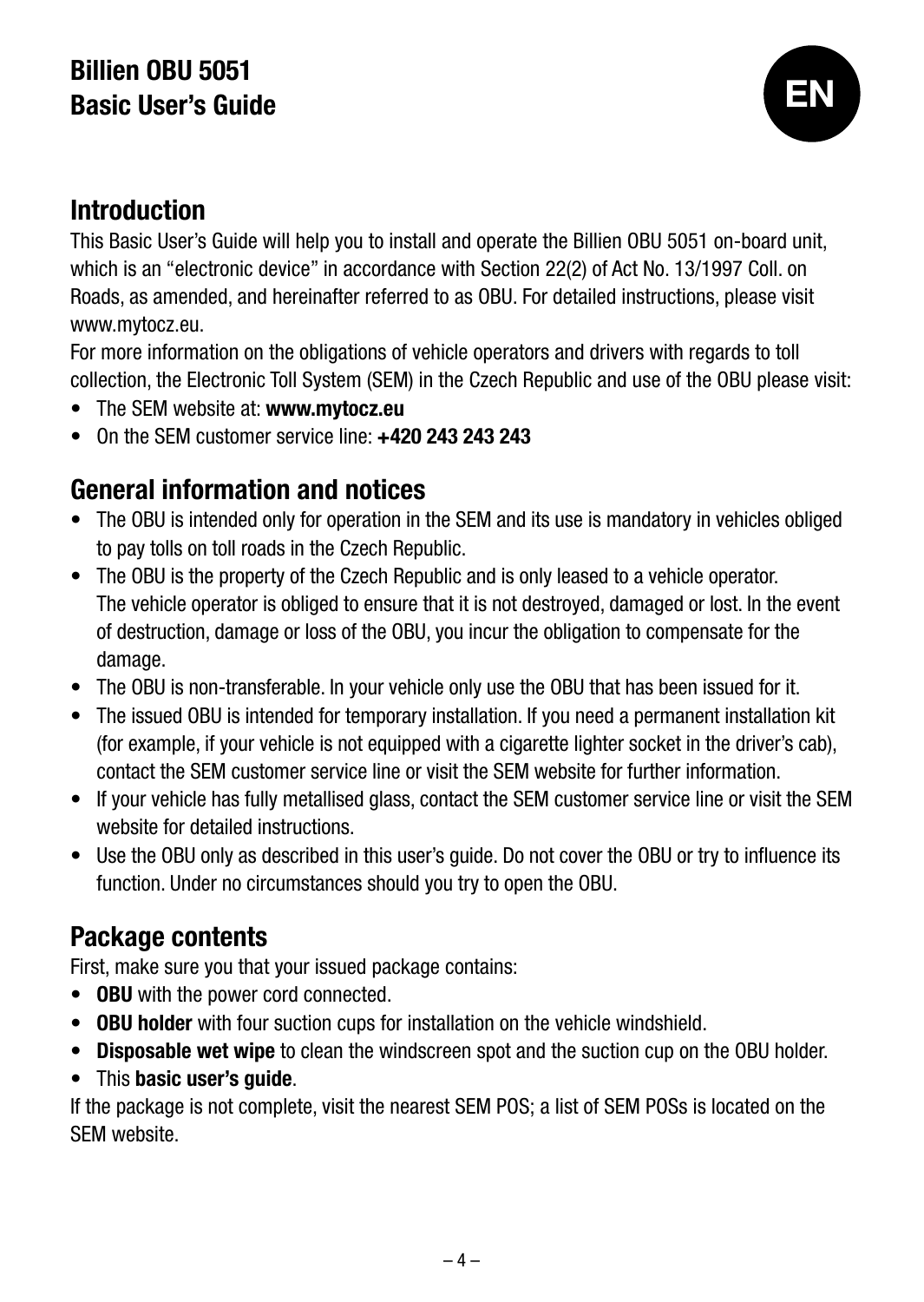#### Installing the OBU

- 1. Choose the right spot to install the OBU on your vehicle's windscreen so you do not restrict your vision when driving. At this spot, the windscreen must not be metallized and there must be no external parts of the vehicle such as windscreen wipers, spoilers, auxiliary headlamps and the like on the spot from the outside of the windscreen. Also note that the power cord is led from the OBU downward and it is not advisable to bend it by force. (Figure 1) The vehicle driver shall be responsible for the correct placement of the OBU.
- 2. Clean the selected installation spot on the vehicle windscreen and the suction cup on the OBU holder provided with the disposable wet wipe (Figure 2). Be mindful of the environment and after use dispose of the wipe as normal household waste.
- 3. Turn the OBU holder so that the two OBU insertion holes on the holder edges are down. Press the holder with the suction cups firmly onto the windscreen. Pull the holder toward you to make sure that all suction cups hold properly (Figure 3).
- 4. Rotate the OBU so that the cord faces down. Insert the OBU into the holder by first inserting the two tabs on the bottom of the OBU into the holder holes, and then, by moving the OBU towards the windscreen, click on the top. Pull the OBU toward you to make sure that it is properly fixed in the holder (Figure 4).
- 5. If your vehicle has a cigarette lighter socket with a smaller diameter, twist the red element at the end of the plug of the OBU power cord (Figure 5). Store the red element carefully as it will be required to be returned with the OBU.
- 6. Plug the power cord plug into the cigarette lighter socket (Figure 6).

#### Using the OBU

The OBU control and signalling elements are illustrated on Figure 7.

#### $A)$  **We are Main status indicator**

The OBU main indicator (A) shows the overall OBU status and its readiness for operation. If everything is fine and the OBU is ready to operate, this light is a steady green light. If the main status indicator is flashing green, pay attention to the toll account status indicator. If the red light comes on, stop driving, contact your SEM customer service line and follow the directions to the nearest SEM POS.

#### $\mathbf{B}$  **E** Toll account status indicator

The green light indicates that everything is fine. If the indicator light turns yellow (at the same time, the main status indicator (A) is flashing green), this indicates a warning about a possible problem with your toll account. In prepay mode, this is a warning that your prepaid toll balance is very low and you need to make a credit top up as soon as possible. In the postpay mode, this is a warning that the amount of toll payable is already approaching the value of the bank guarantee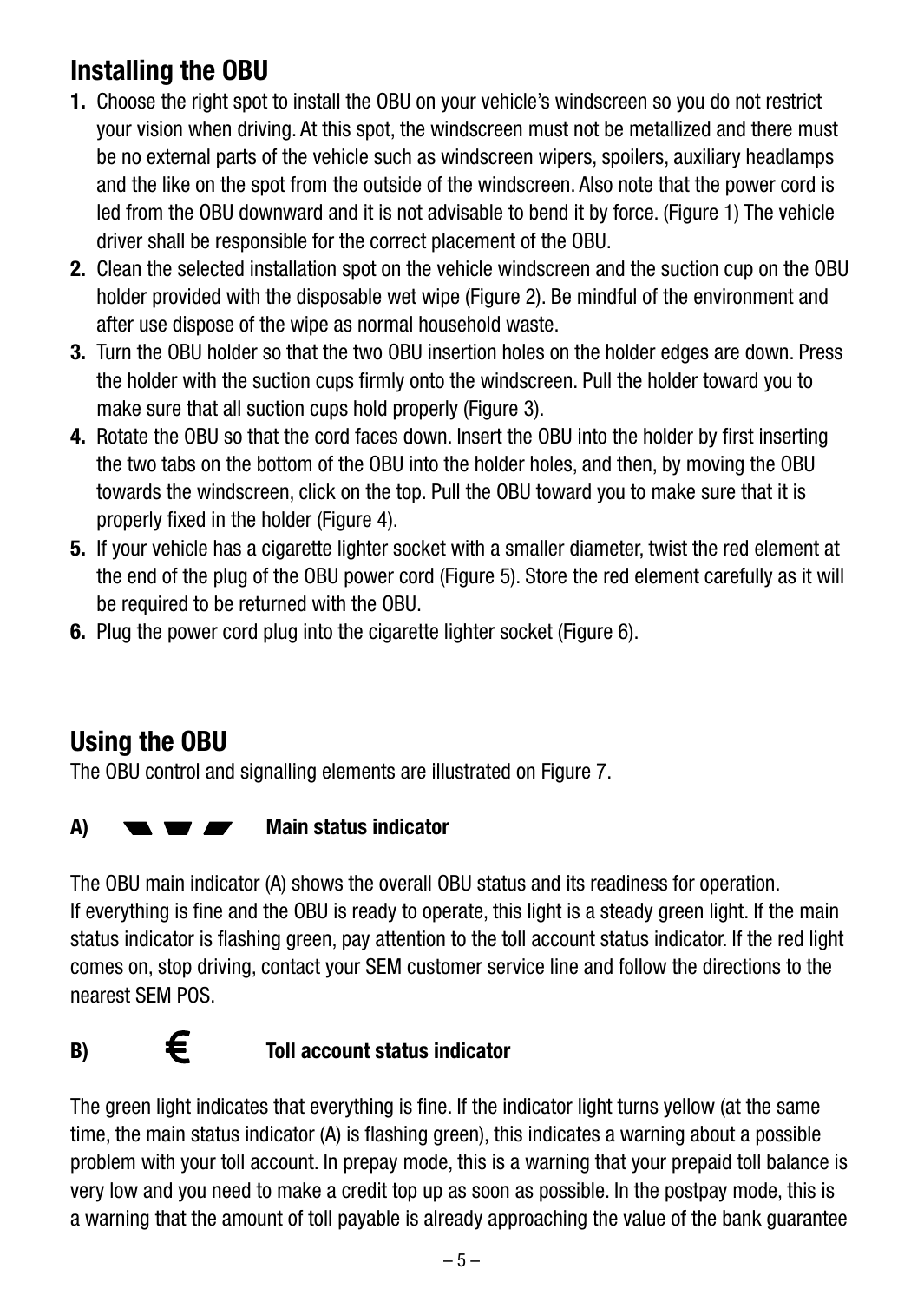provided and its increase should be considered. If the red light comes on, stop driving, contact your SEM customer service line and follow the directions to the nearest SEM POS.

#### C)  $\Box$  Power status light

A permanent green light indicates that the battery is fully charged and the OBU is properly connected to the power supply. A permanent yellow light indicates that the battery is charging; after charging, the colour turns green. If the light is a permanent red, there is a problem with the battery - visit the nearest SEM POS to resolve the problem. The power status light flashes to indicate that the OBU is not receiving power. Check that the cigarette lighter socket provides power and that the power cord is properly connected to the cigarette lighter socket. If everything is fine and the indicator is still flashing, please visit the nearest SEM POS to solve the problem.

#### D)  $\overline{2}$   $\overline{3}$   $\overline{4}$  Axle number indicators

They permanently show the set number of axles of the vehicle/vehicle combination. The meaning of the indicators is as follows:





They are used to set the current number of axles of the vehicle/vehicle combination.



#### $F$   $\left\{ \begin{array}{c} \leftarrow \\ \leftarrow \end{array} \right\}$  Button to invoke OBU communication

It is intended to invoke OBU communication. Use the button if requested by the SEM POS staff or the SEM customer service line operator. To initiate a communication, press and hold the button until all of the axle number indicators (D) flash green and the power status indicator (C) and the toll account indicator light (B) go out; the OBU will sound an alarm. When communication is complete, the OBU issues an audible alert and the power status light (C) and the toll account status indicator (B) displays the result of the communication for 10 seconds - green light in case of completion of successful communication or red light in case of a communication error. Subsequently, all the indicators light up according to the current situation.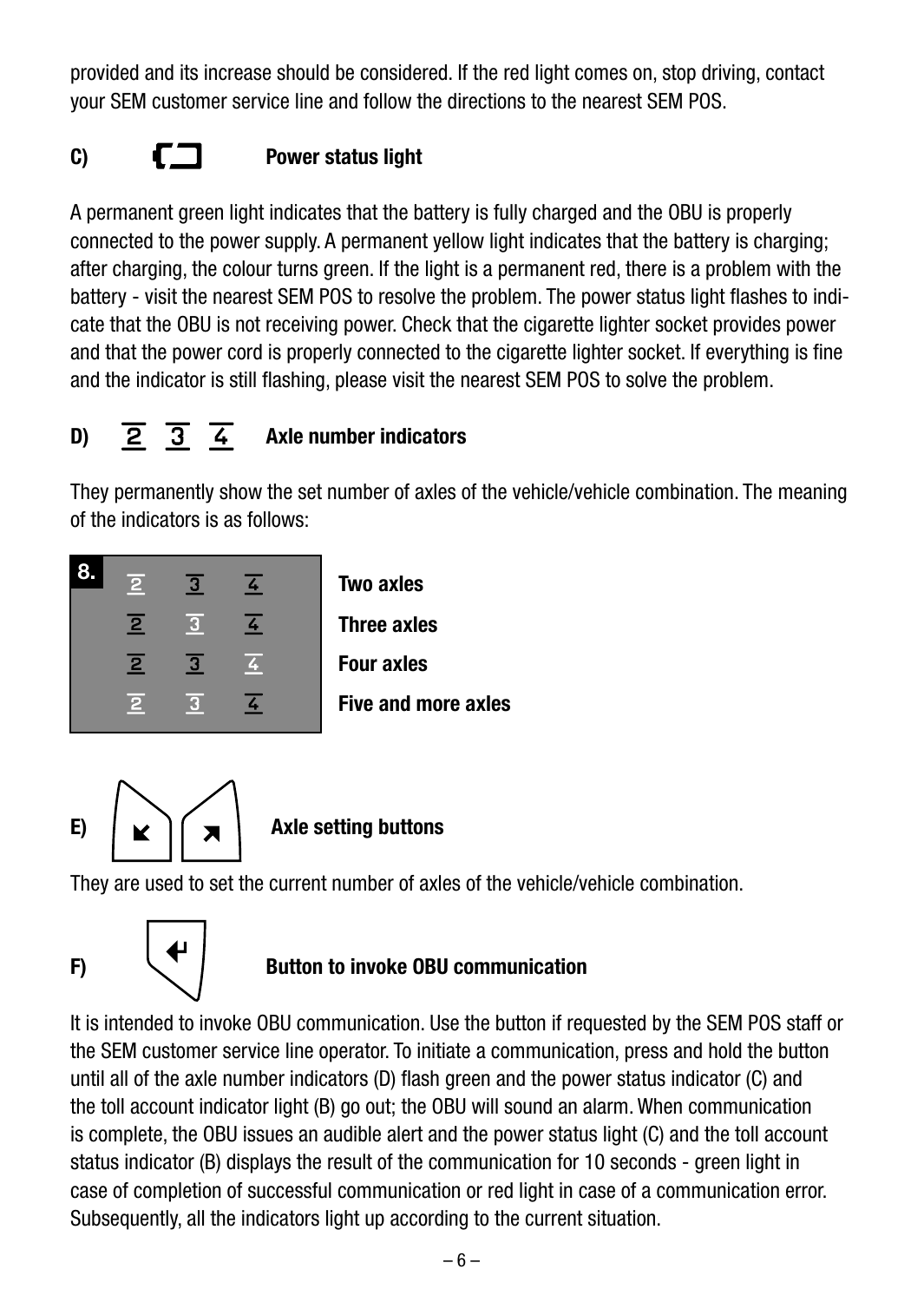

#### G)  $\begin{pmatrix} 0 \\ 1 \end{pmatrix}$  Button for switching off/on sound alerts

The OBU provides sound alerts (for example, when you press a button) and sound warnings. The button is used to turn off/on sound alerts; deactivation of sound warnings is not possible. To turn the sound alerts off, press the button; the OBU will give a sound alert as a confirmation. Use the same procedure to turn the sound alerts on.

- To remove the OBU from the holder, gently push the tab on the top of the holder toward the windscreen and tilt the OBU out of the holder (opposite the arrow on Figure 4).
- To remove the OBU from the holder, lift the suction cups (preferably by pulling on the suction cup protrusion) to release the holder. Do not use sharp objects that could damage the suction cups.
- Software and OBU data can be updated remotely. This will turn off all the indicators. In principle, the update does not last longer than one minute. Do not start driving until the main status indicator (A) turns green.

### Before driving

- Make sure the power cord is properly plugged into the cigarette lighter socket.
- Check that the main status indicator (A) is green and the toll account indicator light (B) is green (or yellow - see in the chapter Using the OBU).
- Check the set number of axles of the vehicle (including trailers, semi-trailers, etc.) on the axle number indicators as shown on Figure 8 in (D). If the number of axles does not match the current configuration of your vehicle/vehicle combination, set the correct number of axles using the buttons (E). Only those values that are acceptable to your vehicle can be set. The driver is responsible for setting the correct number of axles.

Caution: The number of axles must be set in a stationary vehicle. The OBU buttons are locked while driving.

#### When driving

When driving, occasionally check:

- the indicator lights did not change to red especially the main status indicators (A) and toll account status indicators (B);
- the power cord plug is still properly plugged into the cigarette lighter socket.

If you come from abroad, where the OBU does not have to be connected to the power supply, connect the OBU power cord to the cigarette lighter socket before entering the Czech Republic (at least 30 km before the border crossing) to ensure proper OBU operation. After crossing the border, perform the checks as described in the chapter Before driving.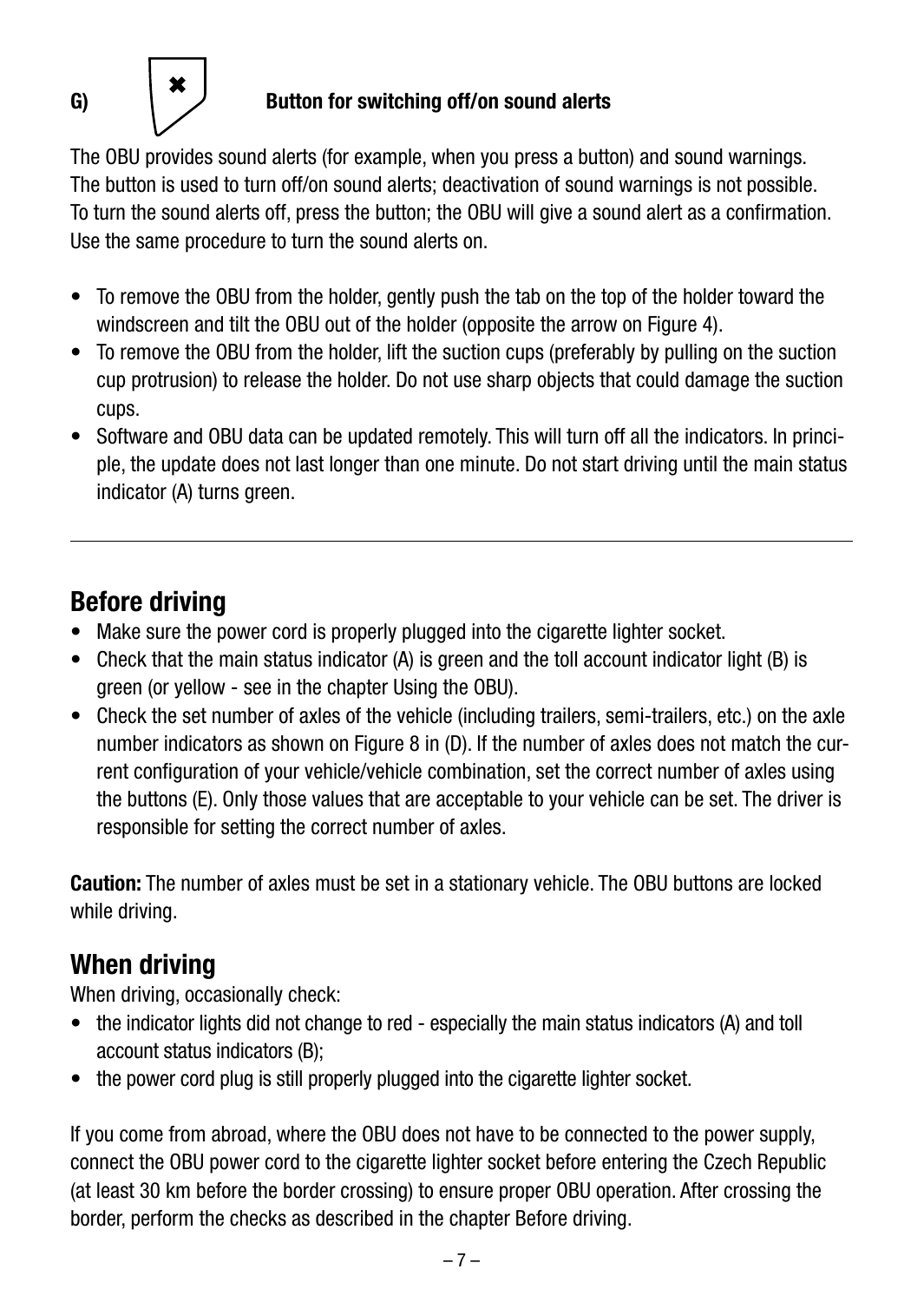After leaving the territory of the Czech Republic, the main status indicator (A) lights up yellow until the OBU completes the ongoing activities and then goes out. You can disconnect the OBU from the cigarette lighter socket after the main status indicator has (A) gone out.

#### After driving

No inspection or operation of the OBU is required after the end of driving. After a certain period of inactivity, the OBU automatically enters sleep mode (the indicators in this state are off).

#### OBU maintenance

The OBU does not require any maintenance. In case of dusting or soiling, the OBU can be cleaned with a cloth moistened with lukewarm water. Do not use aggressive or abrasive cleaners or solvents to clean the OBU, nor immerse the OBU in any liquid.nedokončí probíhající aktivity, a následně zhasne. Po zhasnutí hlavní kontrolky stavu (A) můžete OBU odpojit ze zásuvky cigaretového zapalovače.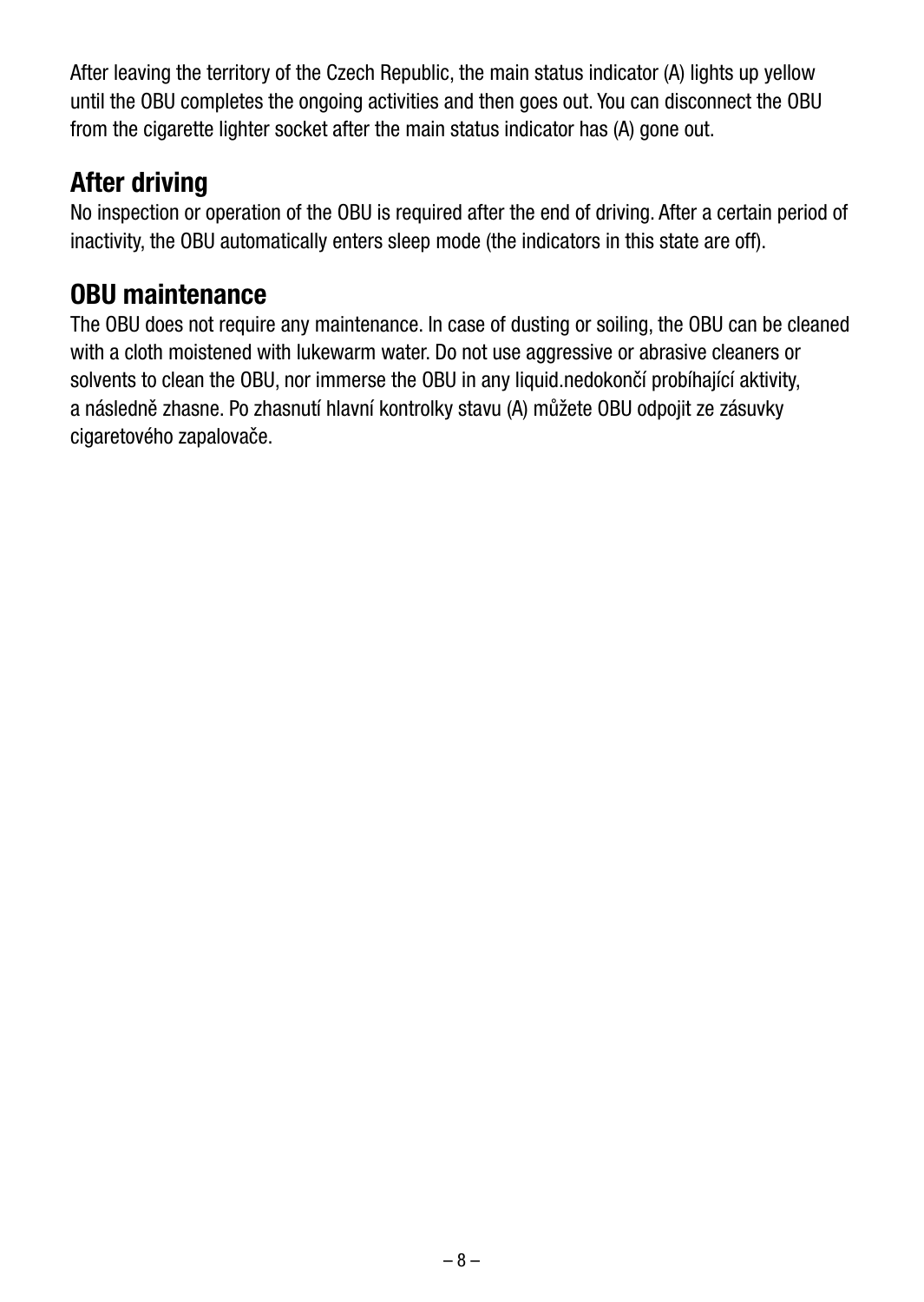#### EU prohlášení o shodě

| Výrobce: |
|----------|
| Adresa:  |

 $T_0$ llMat $\alpha$ e Holušická 2221/3, Praha 4, 148 00, Česká republika

na svou výhradní odpovědnost prohlašuje, že výrobek

Iméno: **Billien OBU** Tvp: 5051 op1 (02-03-01-01)

je ve shodě s příslušnými harmonizačními právními předpisy Evropské unie

| 2004/52/ES (29.04.2004)    | 768/2008/ES (09.07.2008)  |
|----------------------------|---------------------------|
| 2009/750/ES (06, 10, 2009) | 2011/65/EU (08, 06, 2011) |
| 2014/53/EU (16.04.2014)    |                           |

a technickými normami

2014/53/EU (RED). Bezpečnost a zdraví, čl. 3.1a) ČSN EN 60 950-1 ed.2:2006 +A1:2010. +A11:2009. +A12:2011. +A2:2014. +OPR.1:2012. +Z1:2016 ČSN EN 62.311:2008 2014/53/EU (RED), EMC, čl. 3.1b) ČSN ETSI EN 301 489-7 V1.3.1 ČSN ETSI EN 301 489-1 V2.1.1 2014/53/EU (RED), Radiové spectrum, čl. 3.2 ČSN ETSI EN 303 413 V1.1.1 ČSN FTSI FN 301 511 V12 5 1 ČSN ETSI EN 300 674-2-2 V2.1.1 2011/65/EU, RoHS ČSN EN 50581

Výše uvedený výrobek odpovídá nařízení vlády č. 426/2016 Sb. ze dne 14. prosince 2016 o posuzování shody rádiových zařízení při jejich dodávání na trh, které zapracovává Směrnici 2014/53/EU. Posouzení shody bylo provedeno podle modulu B + C ve spolupráci s oznámenou osobou: Český metrologický institut. Okružní 31. Brno, 638 00, Česká republika, číslo oznámené osoby 1383.

Toto EU prohlášení o shodě zároveň představuje výrobcem vydané EU prohlášení o shodě se specifikacemi ve smyslu Rozhodnutí Komise 2009/750/ES. K prohlášení shody se specifikacemi bylo použito postupu podle modulu A podle Rozhodnutí 768/2008/ES.

V souladu s čl. 3, Přílohy IV Rozhodnutí Komise 2009/750/ES výrobce dále uvádí/doplňuje:

Výše uvedený výrobek, představující prvek interoperability ve smyslu definice pod písm. d), čl. 2 Rozhodnutí Komise 2009/750/ES, je palubní jednotka pro elektronický výběr mýtného, tj. "palubní zařízení" ve smyslu definice pod písm. e), čl. 2 Rozhodnutí Komise 2009/750/ES, která podporuje technologii (a) družicového určovaní polohy, (b) mobilní komunikace užívající normy GSM-GPRS a (c) mikrovlnnou techniku na 5,8 GHz, které jsou uvedené v čl. 2, odst. 1 Směrnice 2004/52/ES. Výrobek se umisťuje do vozidla a používá v souladu s uživatelskou dokumentací výrobku, která je součástí dodávky výrobku.

V Praze, dne 01. července 2019

Misto a datum vystaven

Ing. Pavel Bednář/člen představenstva Jméno, funkce a podpis oprávněné osoby

TollNet a.s. Holidaya 2221/3 148 00 Praha 4 Česká republika IČ: 29055059 DIC-CZ29055059

Tel.: +420 272 656 178 Eav: 4420 222 650 295 e-mail: office(#tollnet.c) web: www.tollnet.cz



ISO 27001 *<u>CELBACERT</u>* 

C E

sána v obchodním rejstříku vedeném Městským soudem v Praze, oddíl B, vložka 16063.